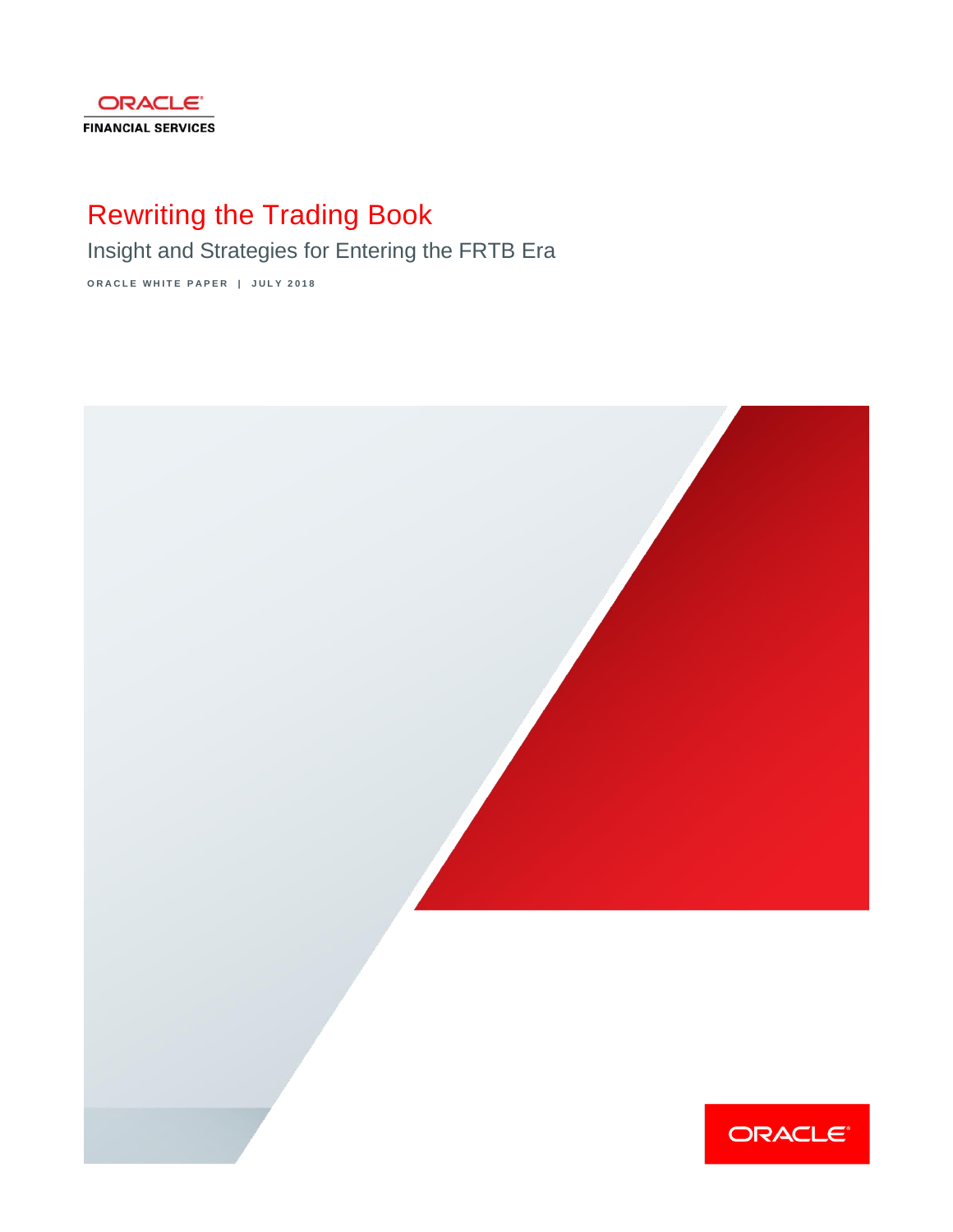#### <span id="page-1-0"></span>**Disclaimer**

The following is intended to outline our general product direction. It is intended for information purposes only, and may not be incorporated into any contract. It is not a commitment to deliver any material, code, or functionality, and should not be relied upon in making purchasing decisions. The development, release, and timing of any features or functionality described for Oracle's products remains at the sole discretion of Oracle.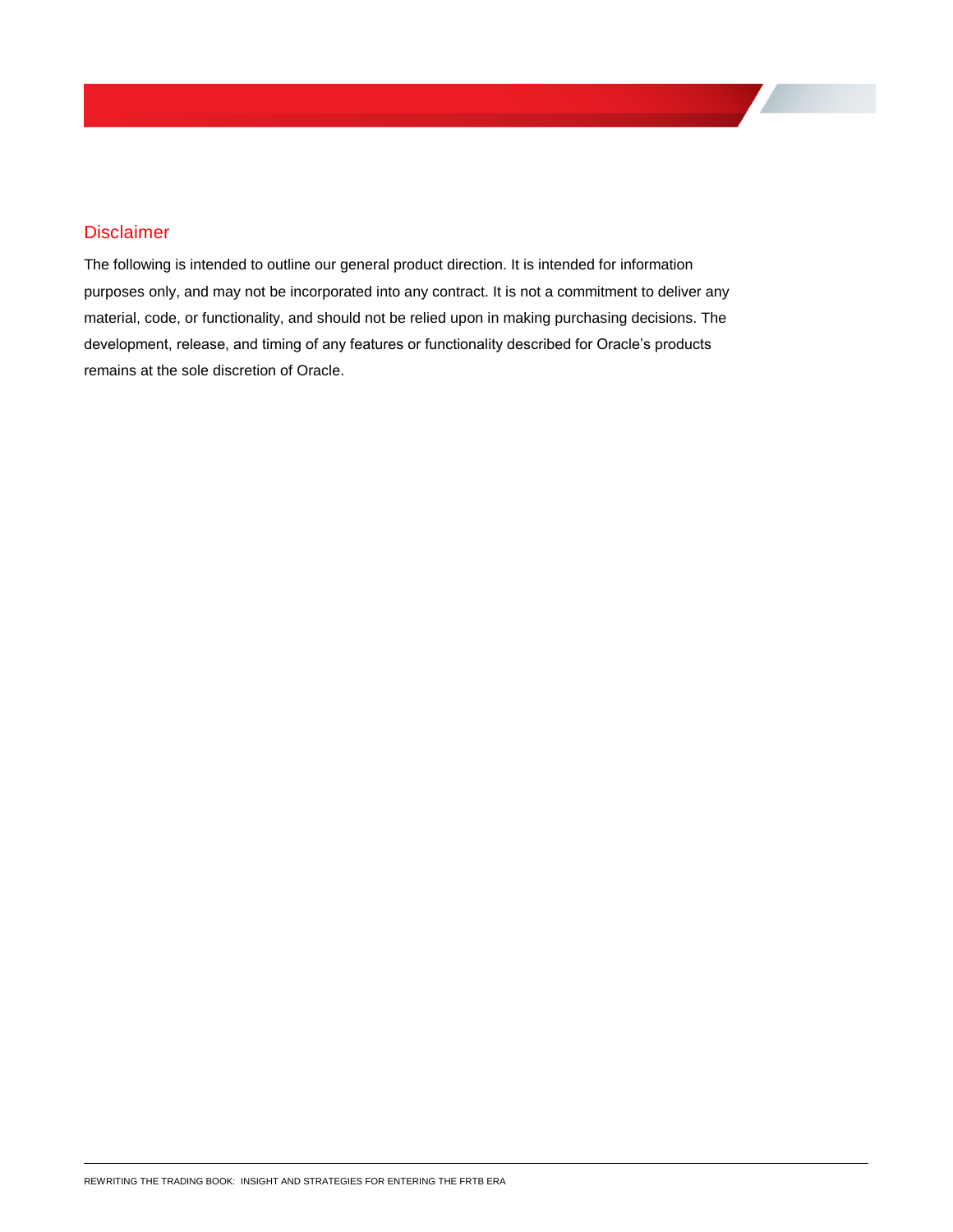# Table of Contents

| <b>Disclaimer</b>           | $\overline{0}$ |
|-----------------------------|----------------|
| Introduction                | 1              |
| Writing a New Book          | $\overline{2}$ |
| Hitting the Bottom Line     | 3              |
| Immediate Action Required   | 3              |
| A Challenge with Deep Roots | 3              |
| Prepare for the Journey     | 5              |
| Conclusion                  | 6              |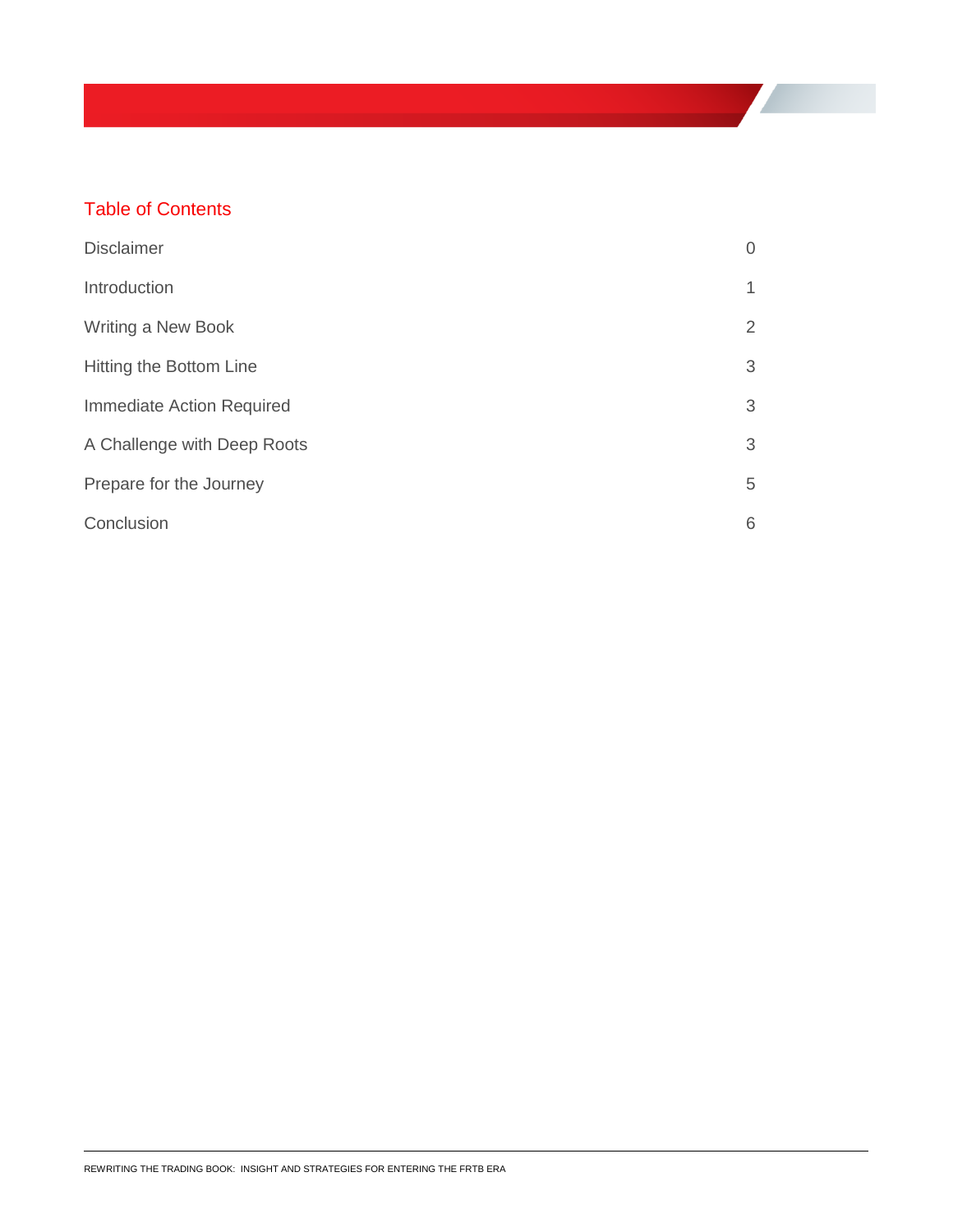#### <span id="page-3-0"></span>Introduction

Market risk moved front and center in 2017, as financial institutions started preparing for life under the Fundamental Review of the Trading Book (FRTB) requirements. The standards, approved in January 2016 by the Basel Committee on Banking Supervision (BCBS) and slated for compliance in January 2019, will fundamentally change the way firms calculate, plan for, and manage risk on the trading book.

Financial services organizations are anticipating a rocky ride. According to [Chartis Research,](http://www.chartis-research.com/research/reports/chartis-forming-frtb-action-plans-tactical-vs.-transformational) more than 50% of financial institutions surveyed in the firm's 2016 FRTB study said they are not certain their bank will meet the 2019 deadline. While some banks are moving forward aggressively with a strategy, others are choosing to wait for greater clarity from national regulators about how they intend to roll out the new requirements in their specific jurisdictions.

This mindset is a risky proposition as compliance is expected to require transformation that spans from data management to reporting as well as drive unprecedented, lock-step alignment between risk and finance – a goal that has proved elusive to many organizations.

Firms that begin planning today can reap the benefits of greater preparation, especially if they focus on foundational systems that will provide the visibility and flexibility required in the new world of FRTB. At the top of the list are a unified data foundation, expanded data modeling, next-generation model validation and governance, and extensive automated reporting capabilities.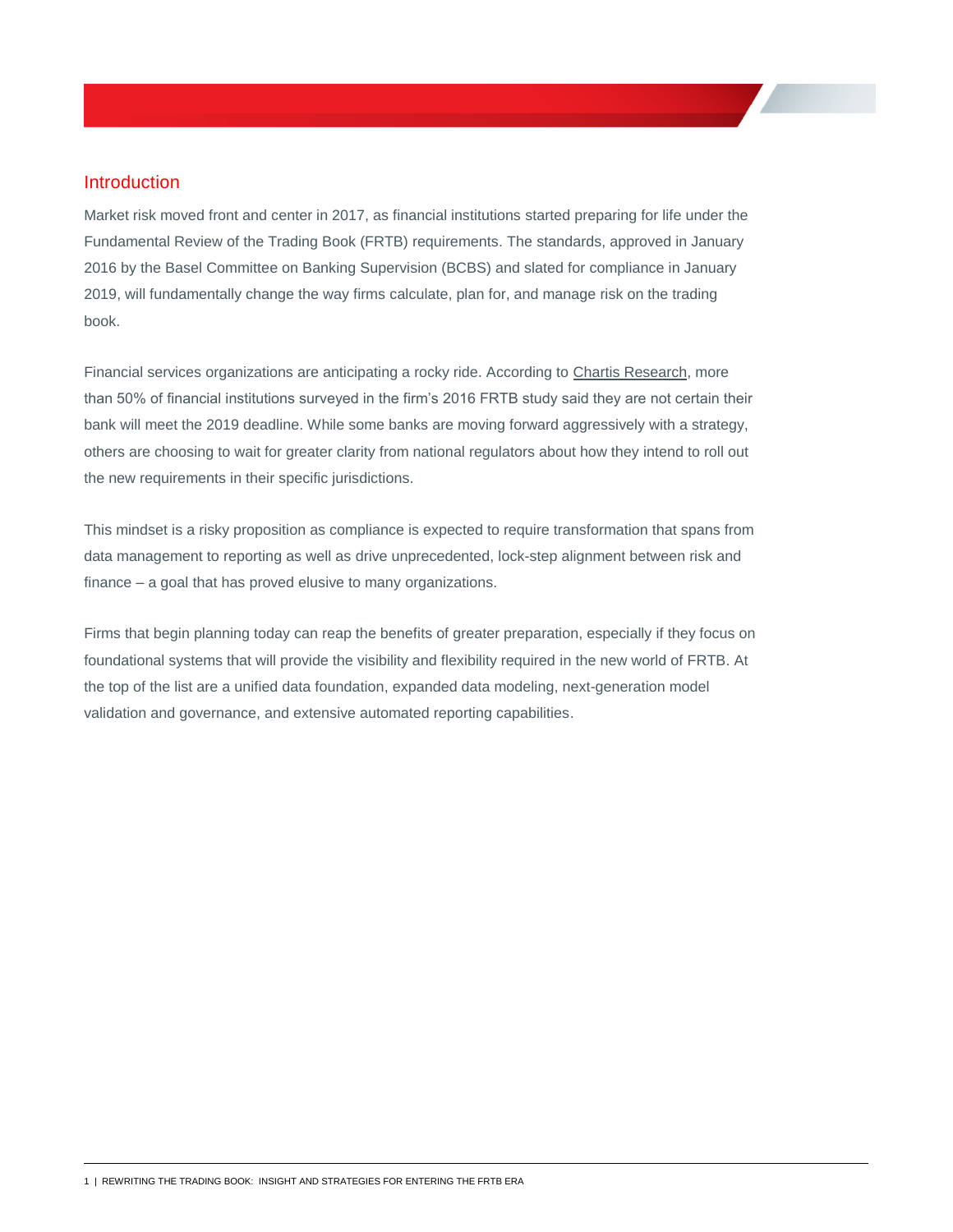#### <span id="page-4-0"></span>Writing a New Book

The goal of the new FRTB standards is to ["ensure that the standardised and internal model approaches to market](http://www.bis.org/press/p160114.htm)  [risk deliver credible capital outcomes and promote consistent implementation of the standards across jurisdictions."](http://www.bis.org/press/p160114.htm)

| <b>FRTB</b> sets forth several significant changes: |                                                                                                                                                                                                                                                                                                                                                                                                                      |
|-----------------------------------------------------|----------------------------------------------------------------------------------------------------------------------------------------------------------------------------------------------------------------------------------------------------------------------------------------------------------------------------------------------------------------------------------------------------------------------|
|                                                     | A revised boundary between the trading book and banking book. A nearly non-permeable boundary<br>will serve to eliminate arbitrage between the regulatory banking and trading books, while still<br>respecting banks' risk management practices.                                                                                                                                                                     |
|                                                     | A revised internal models approach for market risk. The new approach introduces a more rigorous<br>model approval process that lets supervisors remove internal modeling approval for individual trading<br>desks. It also allows a more consistent identification and capitalization of material risk factors across<br>banks, and sets constraints on the capital-reducing effects of hedging and diversification. |
|                                                     | A revised standardized approach (SA) for market risk. The standardized approach has been overhauled<br>to make it sufficiently risk-sensitive to serve as a credible fallback as well as a floor to the internal<br>models approach, while still providing an appropriate standard for banks that do not require a<br>sophisticated treatment for market risk.                                                       |
|                                                     | A shift from value-at-risk to an expected shortfall measure of risk under stress. Use of expected<br>shortfall calibrated to stress conditions will help to ensure prudent capture of "tail risk" and so maintain<br>capital adequacy during periods of significant market stress.                                                                                                                                   |
|                                                     | Incorporation of the risk of market illiquidity. Varying liquidity horizons are incorporated into the<br>revised standardized and internal model approaches to mitigate the risk of a sudden and severe<br>impairment of market liquidity across asset markets. These replace the static 10-day horizon assumed<br>under Value at Risk (VaR) for all traded instruments in the current framework.                    |

Source: Revised framework for market risk capital requirements issued by the Basel Committee, January 14, 2016, http://www.bis.org/press/p160114.htm.

Given the magnitude of these fundamental changes, the implications of FRTB will be far reaching.

First, the new SA is designed to be more risk sensitive. As such, it requires banks to structure pricing models to capture more granular and complex risk across different asset classes in the trading book. In addition, because of the increased burden of defending internal models moving forward, banks will be more likely to migrate toward extensive use of the new SA.

While internal models still will be permissible, they will be subjected to much greater regulatory scrutiny and approval as well as limitations, including more granular and longer liquidity horizons. Regulatory approval will require firms to verify model accuracy via rigorous profit-and-loss (P&L) attribution tests as well as back testing using daily results. It is anticipated that most banks will migrate toward a hybrid version―using the new SA for some trading desks and internal models for others―driving greater compliance complexity and costs.

The new FRTB requirements also replace VaR and Stressed VaR metrics for risk with a new expected shortfall (ES) measure for internal models―requiring additional data measurements and investment. As important, FRTB will significantly limit arbitrage by establishing a clear demarcation between a firm's trading book and banking book sunsetting an era characterized by great flexibility in moving assets between books. FRTB removes nearly all of a firm's ability to move assets between the banking book and trading book―virtually eliminating the potential for arbitrage. Similarly, banks will be required to more carefully identify and defend which assets and data belong to each book of business―driving the need for extended enterprise visibility and new levels of data governance.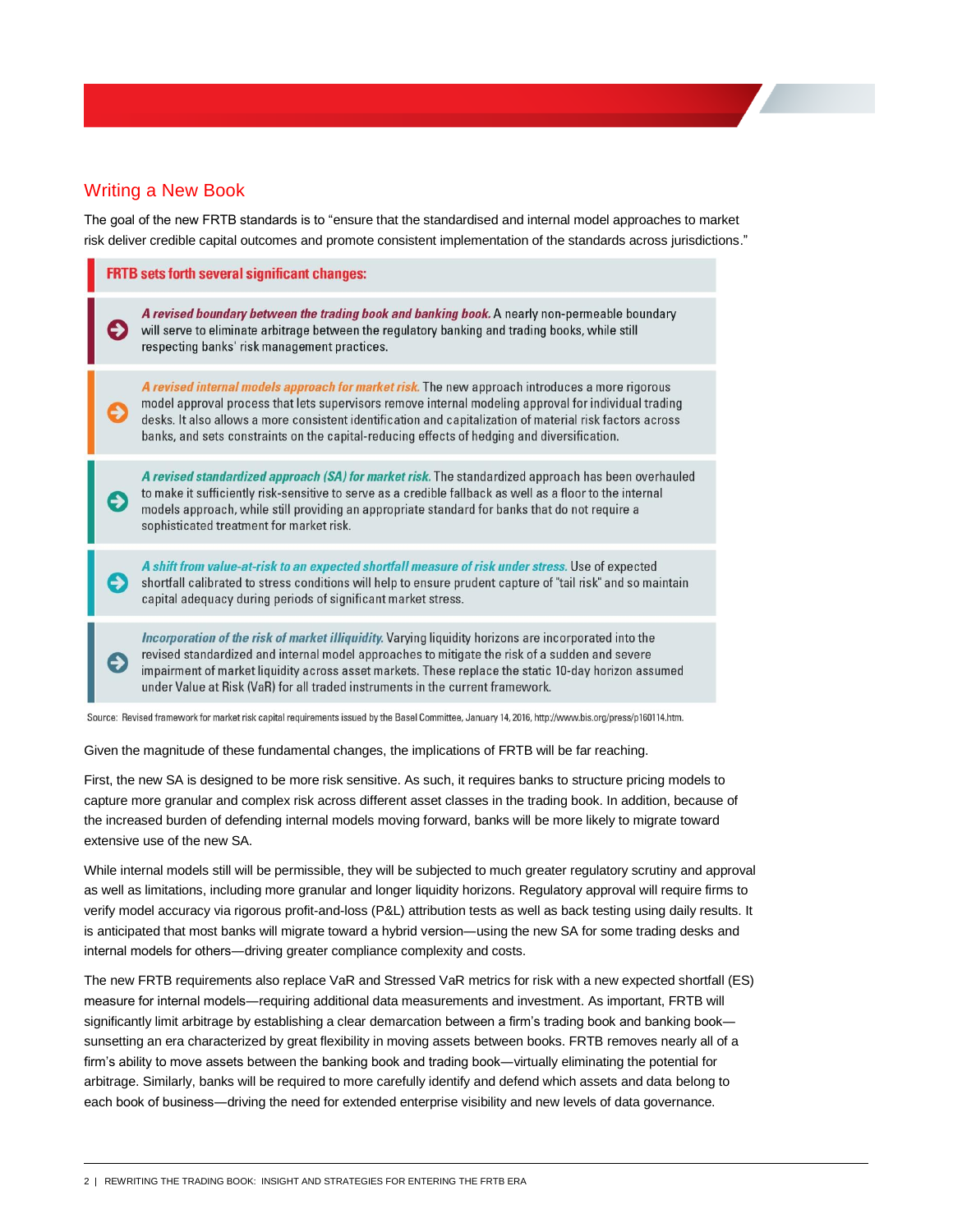Regulators are also looking beyond the numbers, expanding their purview to include assessing the processes and systems that financial institutions use to calculate market risk. As such, metrics for and visibility into intraday liquidity and exposures against limits for the trading book portfolio are increasingly in play.

Under FRTB, market risk becomes a new daily activity as firms will be required to compute capital requirements each business day instead of monthly, as has been the norm. To monitor market risk daily and continuously monitor and evolve models, banks will require data infrastructures that deliver expansive quantitative capabilities, as well as next-gen traceability.

### <span id="page-5-0"></span>Hitting the Bottom Line

FRTB―because of its requirements to capture more granular and complex risk across different asset classes―is expected to significantly boost capital requirements. Estimates vary widely. The Basel Committee projects a median capital increase of 22% and a weighted average increase of 40%. A recent study conducted by the Global Financial Markets Association (GFMA), Institute for International Finance (IIF), and the International Swaps and Derivatives Association paints a much more ominous picture. The study of 21 large banks predicts that organizations using internal models would see capital requirements increase 1.5 times, and those using the new SA would see requirements jump 2.4 times.<sup>1</sup> The jumps are significant, especially when one considers that most banks will pursue a hybrid approach using the SA as well as internal models.

It is increasingly evident that portfolio optimization will be absolutely essential in this new regulatory paradigm to offset the bottom-line impact of more prescriptive capital requirements.

#### <span id="page-5-1"></span>Immediate Action Required

Getting ready for FRTB is a big job, and there is little time to spare. For example, FRTB's extended data demands require unprecedented alignment between front-office and risk functions, especially for internal model approval. The industry has increasingly understood the growing need for this alignment in the years since the financial crisis, but progress in individual institutions has varied widely. Firms can no longer drag their feet as risk and finance alignment is essential to FRTB compliance.

A year after FRTB was finalized, however, uncertainty remains. Banks await important compliance details, including those related to internal model approval. In addition, individual nations have yet to finalize their specific flavor of FRTB. Therefore, as banks begin their planning process, they will need to consider strategies and solutions that are flexible, scalable, and complete to accommodate to a wide range of immediate and future needs.

### <span id="page-5-2"></span>A Challenge with Deep Roots

 $\overline{a}$ 

The market risk management challenges facing firms have deep roots. First, model accuracy often falls short. Calibration issues are a major factor. In addition, in many financial institutions data remains siloed across various point solutions for capital, trading book, and balance sheet data, preventing the enterprise visibility required to meet evolving market risk requirements and drive improved performance.

Under FRTB, the SA and internal model approaches both present formidable challenges, starting with determining which assets should be assigned to the trading book versus the banking book and tracking their respective lineages.

<sup>1</sup> Sherif, Nazneen. "FRTB Packs Bigger-than-Expected Capital Punch," Risk.net, April 13, 2016.

<sup>3 |</sup> REWRITING THE TRADING BOOK: INSIGHT AND STRATEGIES FOR ENTERING THE FRTB ERA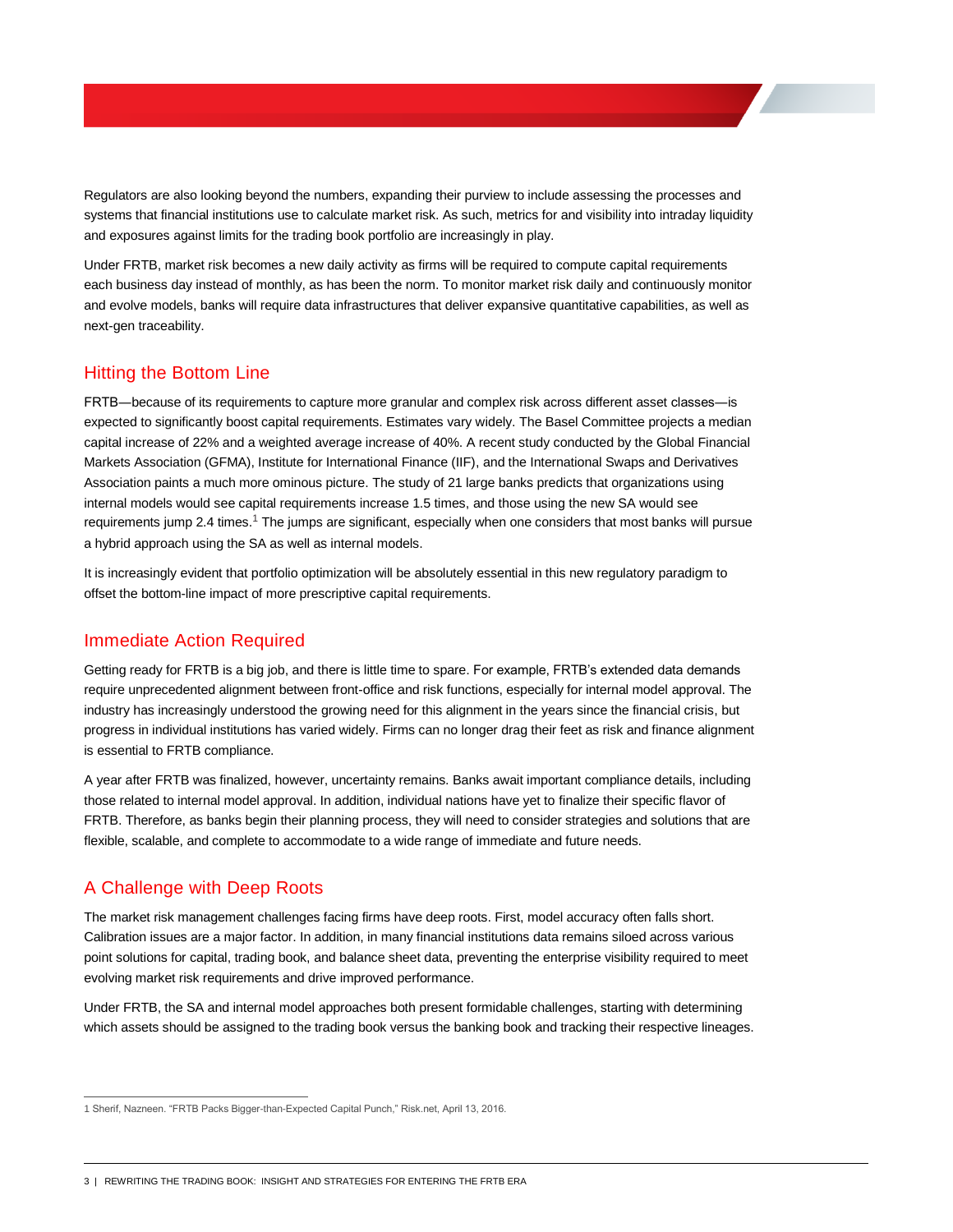In addition, gaining proprietary model approval will require individual trading desks to pass rigorous P&L attribution and back-testing tests. The SA presents its own set of challenges. It is quite prescribed and represents a fundamental departure from the ways that banks have traditionally calculated risk and managed indices―which will now have to be broken down into individual components that can number in the hundreds or thousands. As a result, FRTB will require banks to introduce multiple new metrics and calculations―injecting new complexity and costs into already strained systems.



Figure 1 – Drivers for data volume are numerous and multi-dimensional.

[Chartis Research's](http://www.chartis-research.com/research/reports/chartis-forming-frtb-action-plans-tactical-vs.-transformational) Forming FRTB Action Plans: Tactical vs. Transformational report clearly presents the expansive new data requirements that firms will face under FRTB. This list includes:

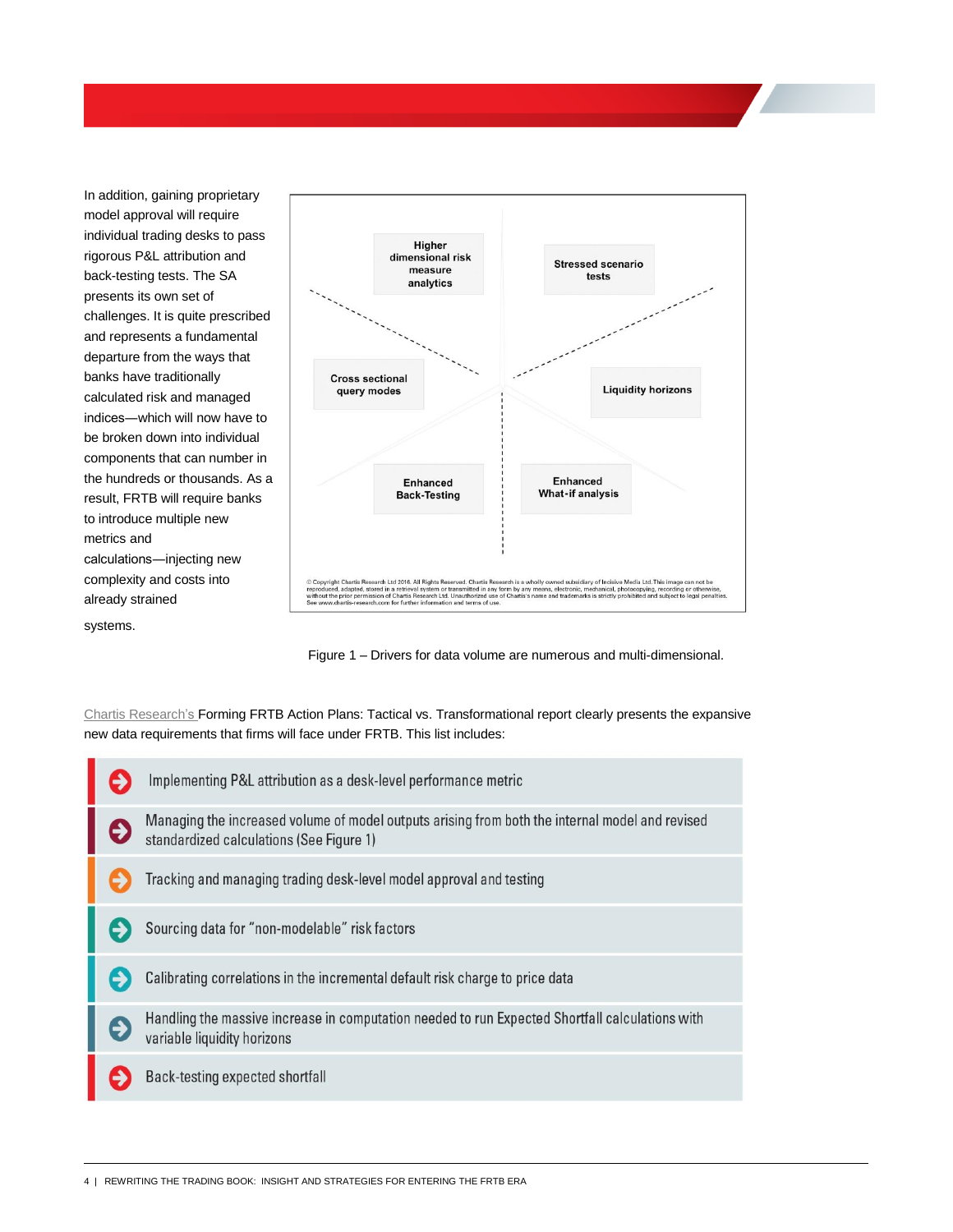## <span id="page-7-0"></span>Prepare for the Journey

Financial organizations are assessing their IT infrastructures to determine how they will fare in the face of FRTB's looming requirements and challenges. This analysis must include a focus on:

- **»** Core calculation capabilities Do current systems and infrastructures have the capacity and scale to support the increased computational requirements needed to support extensive expected shortfall calculations with multiple liquidity horizons and intra-day monitoring? Cloud increasingly factors into these considerations as incremental scale and computing power can be secured on demand.
- **»** Data availability FRTB will require firms to take a careful and thorough look at their data architectures. In the new world, it moves from a sideshow to front and center in the development and execution of risk methodology and strategy. A single source of data becomes imperative.
- **»** Data and model governance Firms will likely have to implement and manage both SA models as well as internal models with a higher degree of scrutiny. Model development and management is a very iterative and continuous process requiring robust what-if modeling capabilities, validation and testing stages, updates, and approval―only to begin the process again. Automation of both data and model management becomes a priority as firms seek to achieve required process standardization and traceability as well as reduce the cost and resource burden of these new requirements.
- **»** Reporting Under FRTB, firms experience greater need to manage and execute regulatory and risk reporting in a single integrated environment. It must automate end-to-end processes from data capture through submission, and include powerful governance capabilities that enable firms to elevate data integrity to new levels while streamlining and reducing the resource burden of compliance. This approach frees analysts to spend more time on gaining new insight from growing stores of data instead of simply preparing data and reports with the sole objective of meeting deadlines.

Under FRTB, managing market risk, and the capital requirements associated with the new rules, will be a continuously evolving process that necessitates new levels of precision and insight. Key requirements for the IT architecture needed to support this new paradigm include:

- **»** Pre-built applications that supports complex calculations across market risk , counterparty credit risk, and incremental default risk
- **»** Advanced valuation models across asset classes―equities, interest rates, commodities, currencies, and exotics
- **»** A single data foundation that enables consistent usage of data across all calculations
- **»** Powerful analytics that deliver real-time, actionable information directly to business managers
- **»** A single environment for creating and managing models to meet requirements for both SA and proprietary models
- **»** Unified data governance environment that facilitates compliance with continually changing regulatory requirements

As important, modern financial institutions increasingly seek risk management infrastructures that―in addition to enabling them to more accurately calculate market risk and associated capital requirements―actually empower them to manage these areas more effectively. Capabilities such as portfolio optimization and intra-day liquidity management are the new frontier. These solutions not only facilitate compliance but can give firms a competitive edge in managing risk and performance by providing real-time actionable information to front-line managers and traders that enable them to make optimal decisions about managing the trading and banking book.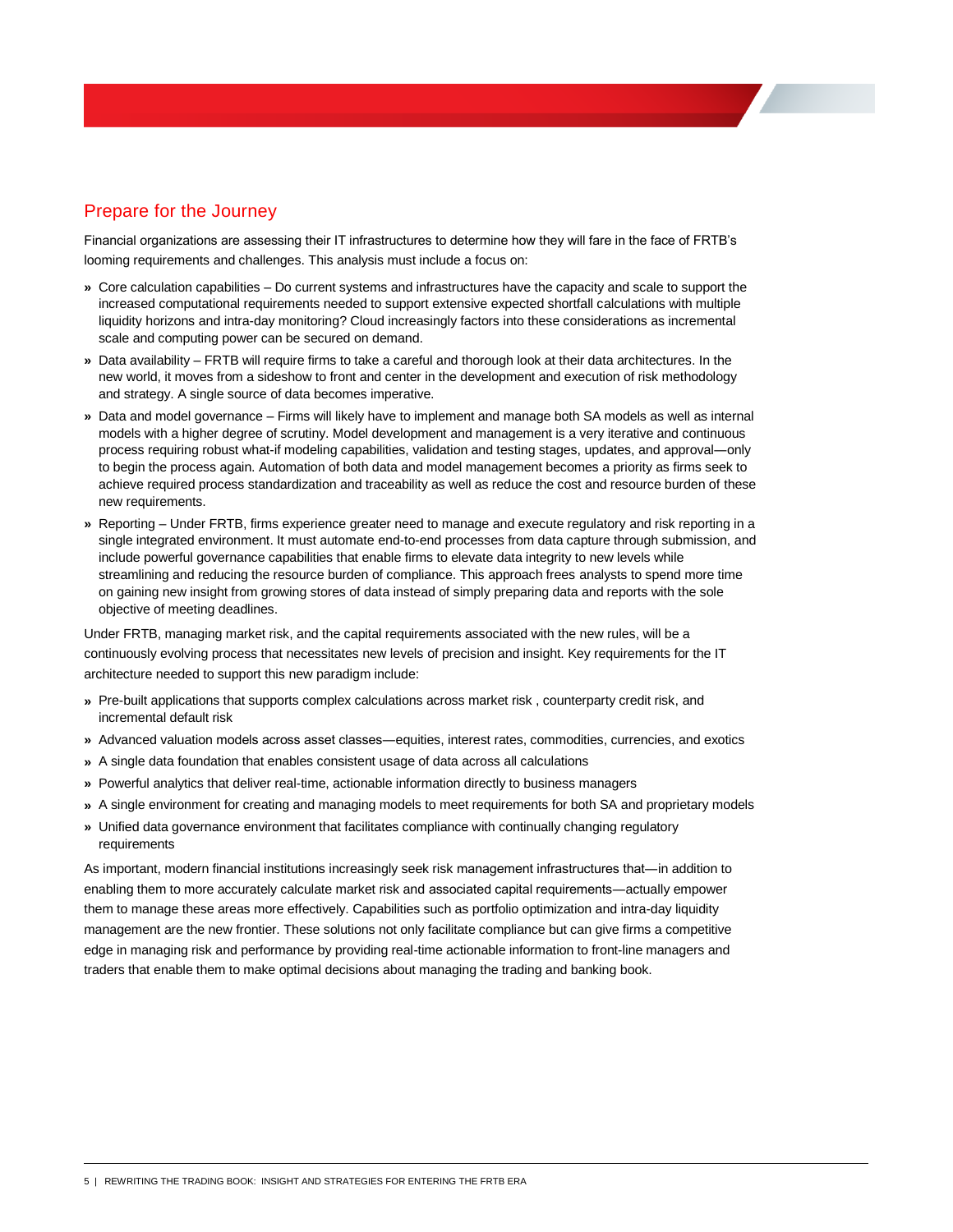## <span id="page-8-0"></span>**Conclusion**

As the 2019 FRTB deadline looms over financial institutions, firms must prepare today to create a foundational system for the future that gives them the visibility and flexibility required to comply with the FRTB standards. By seeking an architecture that encompasses a unified data foundation, expanded data modeling and governance capabilities, next-generation model validation and governance, advanced predictive analytics, and extensive automated reporting capabilities, financial institutions will be well positioned for the new world ahead.